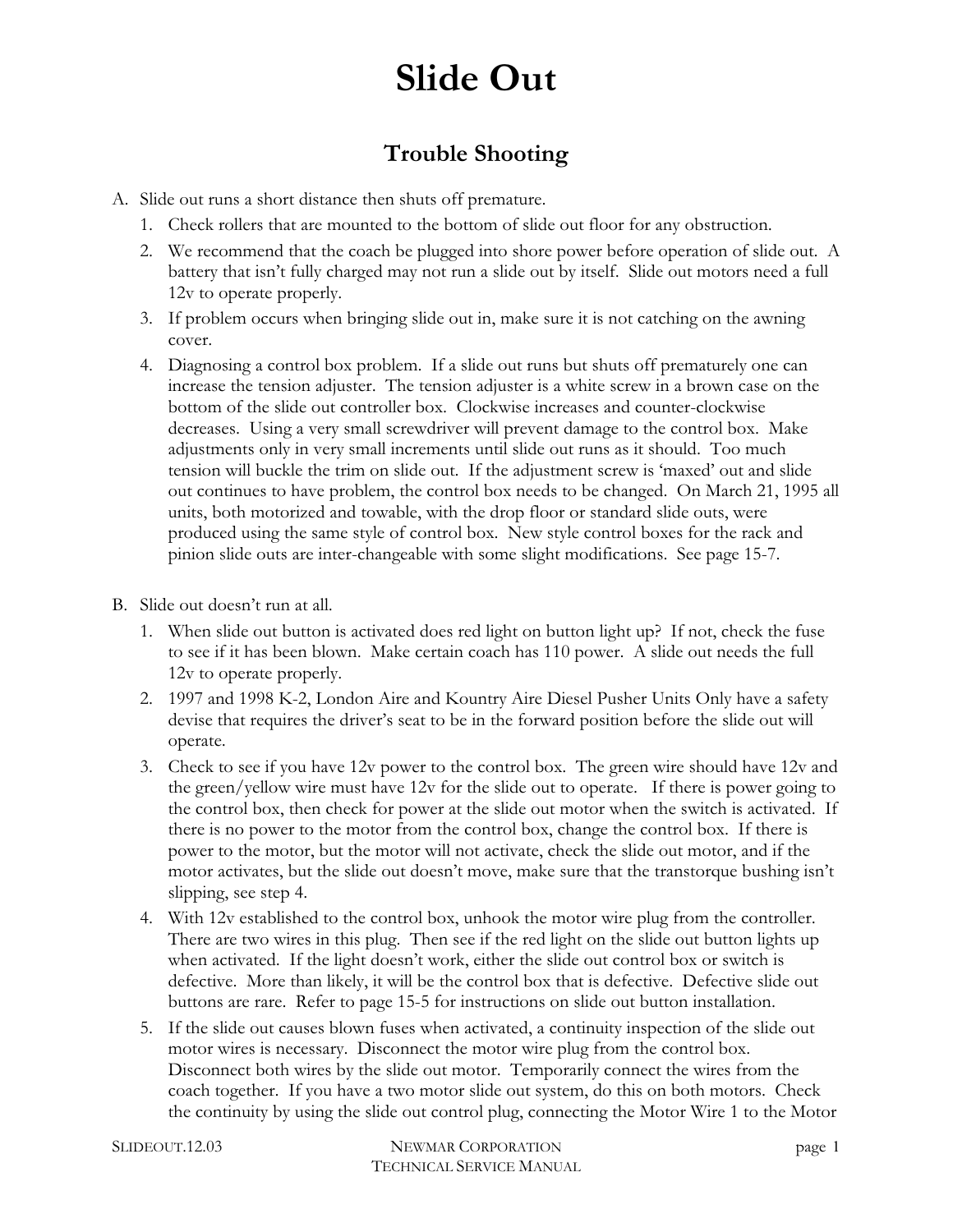Wire 2 and also from the frame to Motor Wire 1. There should be no continuity from the frame to the Motor Wire 1.

- 6. If the slide out button is activated and the motor runs but the room doesn't move, or only moves at times, the transtorque bushing might be loose. Torque the bushing to 115#. If the problem persists take the motor loose and score the motor shaft with 80 grit sand paper and reinstall. Never oil transtorque bushing or motor shaft.
- 7. If the motor activates but doesn't drive the shaft and transtorque bushing isn't slipping, the motor needs to be replaced. See page 15-3 for motor replacement. On two motor slide out systems, there are replacement gears available to rebuild these motors if they strip their gears. There are no replacement gears for center-mounted motors.
- C. Slide Out Adjustment.
	- 1. When a slide out needs to be equalized to match the sidewall of the coach, a number of steps need to be taken. First, if you have a fifth wheel, check to see if it is a center motor slide out drive system or a two motor slide out system. Some 1998 fifth wheel units still use the older style, two motor system. See Step A for the center motor systems and Step B for the two motor systems.
		- a. Center Motor Slide Out

Run the slide out within two feet of the in position. Loosen the transtorque bushing by the motor and the transtorque bushing in the shaft assembly. When loosening each bushing, break it loose in two stages. The transtorque bushing has right hand threads. Break it loose once and continue to turn until it tightens. Then break it loose a second time. Measure the sidewall of the coach to the slide out. When both sides measure the same re-torque both bushings 145#.

b. - Two Motor Slide Out

Run the slide out within two feet of the in position. Loosen the transtorque bushing in the center of the shaft assembly and the transtorque bushing by the motor on the side you are adjusting. When loosening each bushing, break it loose in two stages. The transtorque bushing has right hand threads. Break it loose once and continue to turn until it tightens. Then break it loose a second time. Be sure to re-torque both bushings to 125#.

- 2. Adjusting the slide out from side to side. Loosen the nut directly behind the slide out tube (there is one on each tube) and any brackets that hold the slide out skirt on, if any. Slide out will then slide from side to side, tighten nuts when in the proper place.
- 3. There are adjustment bolts provided on each slide out assembly. These can be used to raise or lower the entire slide out or one end only. These bolts are on both side of each actuating tube. Please note that you will need to loosen the center nut before moving the slide out up. However, certain cautions need be taken when doing this adjustment. When adjusting the slide out up, do not raise it so high that the trim on the slide out hits the trim on the coach. When adjusting the slide out down, do not lower it so low that the slide out motor can not take the slide out in as far as it is required for a proper seal. This adjustment changes how the slide out fits in the opening of the coach and also how it seals. This adjustment affects the seal of the standard slide out 'in' or 'out'. The effect of this adjustment on the drop floor slide out is on the seal when the slide out is in the 'in' position. There is a tube saddle adjustment for the slide outs to adjust how well they seal in the 'out' position.

SLIDEOUT.12.03 NEWMAR CORPORATION TECHNICAL SERVICE MANUAL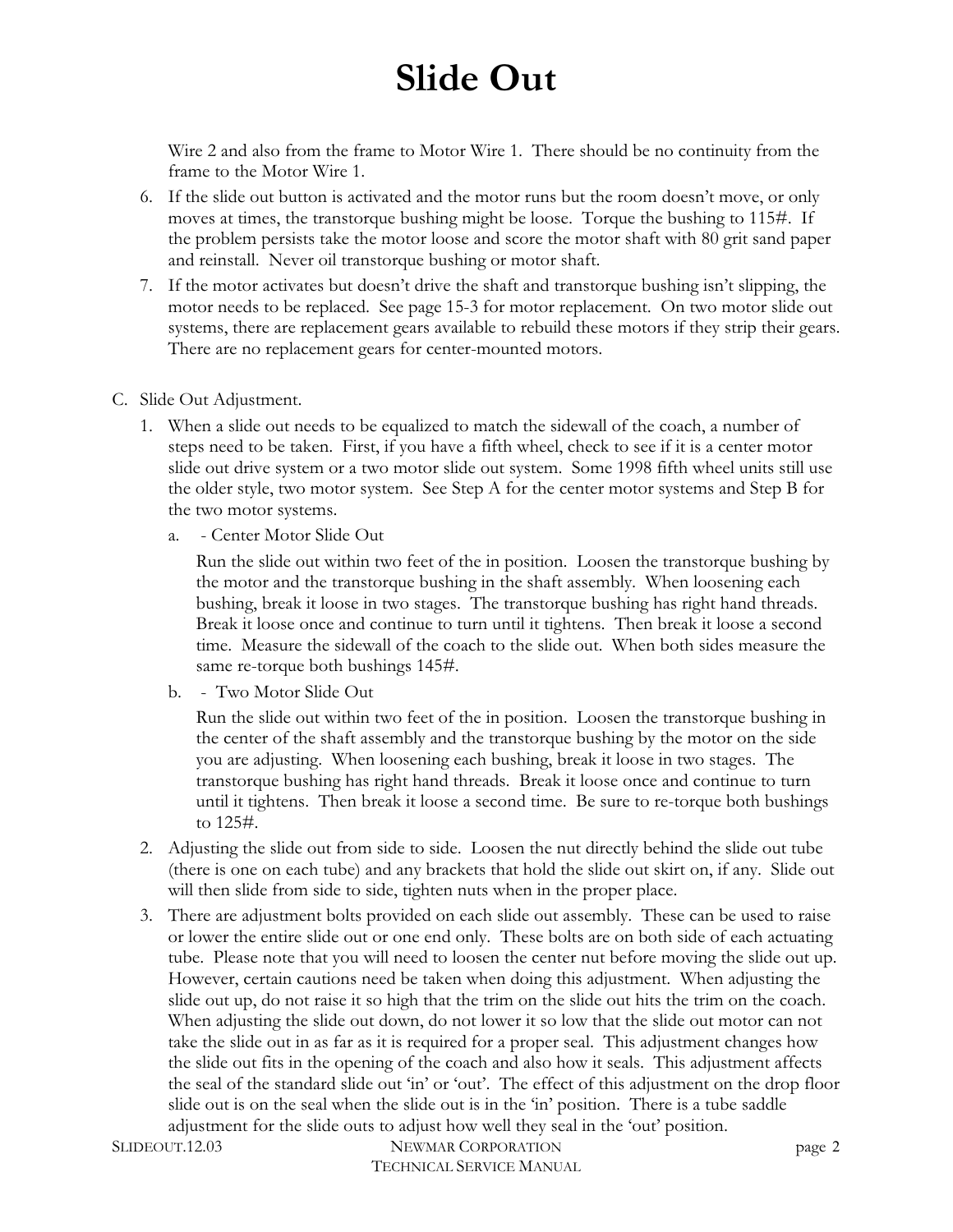- 4. The tube saddle does only one thing, it adjusts the seal inside the top of the slide out in the out position only. Do this adjustment with the slide out room fully extended. Please note that all adjustments on slide outs have to be carefully considered. Be aware that some adjustments may affect the fit of the slide out room requiring more adjustments to be made.
- 5. If the slide out runs in too tight, either extended or retracted, there are stop rods along the inside of each actuating arm. Each rod is threaded. When shortening the distance of the stop rod between the coach and the end of the actuating arm will stop the slide out farther from the trim in the extended position. To cause the slide out to stop sooner in the retracted position, adjust the two nuts that are locked together out towards the end of the actuating arm. Loosen these and move them in towards the coach and re-lock them. Adjusting in the reverse order will have the opposite effect.
- D. Manual Operation of the Slide Out.
	- a. Center Motor Slide Out Loosen the transtorque bushing by the motor. Five or six people can then retract the slide out by pushing.
	- b. Two Motor Slide Out Loosen the transtorque bushing by both motors. Five or six people can then retract the slide out by pushing.
	- c. Please note, it is not possible to wrench the drop floor slide out up the incline, however five or six people pushing can get it up the incline. After it is up the incline one person can wrench it in.
- E. Slide Out Motor Replacement.
	- 1. Center Motor Slide Out Replacement On center motor slide out assemblies, the one-inch drive shaft goes through the slide out motor. Disassembly of the shaft will be necessary to remove the motor. The slide out motor can be taken off of the shaft in one direction only
		- a. Before starting the disassembly of the shaft, a jack must be placed under the slide out to take all of the weight off of the drive wheel.
		- b. Remove all shafts and the drive wheel between the motor and the actuating arm.
		- c. Loosen the transtorque bushing and the four mounting screws that hold the slide out motor. Disconnect the 12v power supply. The motor will now slide off of the shaft.
		- d. When installing the motor, torque the bushing to 145#. Re-install the remaining drive assembly in the reverse order from which it was removed.
	- 2. Two Motor Slide Out Replacement
		- a. Loosen the transtorque bushing.
		- b. Disconnect the 12v power supply.
		- c. Remove the four mounting screws.
		- d. When installing the new motor, it is very important to reposition all of the rubber washers as they were before.
		- e. Torque the bushing to 125#.
	- 3. In our 2000 London Aire series, a Bison motor was used.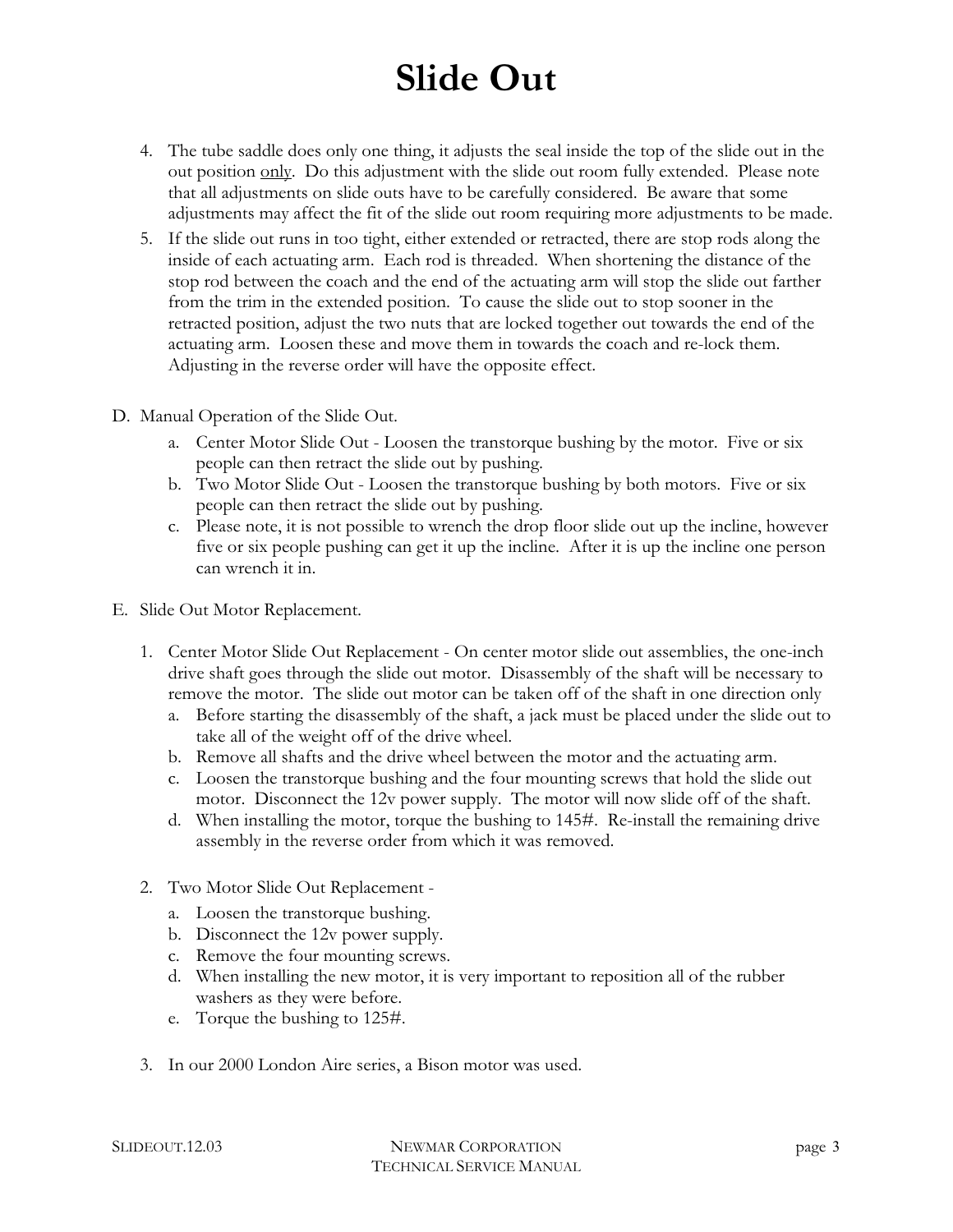#### **General Slide Out Information**

- 1. Transtorque bushing is torqued at 125 #s on 3/4" shaft and 145#s on 1" shaft.
- 2. The two motor slide out system uses a different motor than the center motor slide out system. On the motor there is a tag that states the rpm's. The two motor slide out requires a motor with 1.8 rpm's.
- 3. Slide outs have a 20 amp fuse for the motor operation. It is located in the house fuse panel.
- 4. Carpeting can be changed in a coach without removing the slide out if you follow this procedure.
	- a. Run slide out to the fully extended position
	- b. On the outside, run a wooden 2x6 the length of the slide out, under the floor of the slide out and jack the slide out up with two (or three, if possible) bottle jacks or floor jacks until the top of the slide out touches the slide out bulb seal, stopping before damage occurs to the roof or the seal. This will give you room to remove and replace the carpet under the slide out.
	- c. Cautiously lift the roller incline ramps. Make sure the replacement carpet is under these ramps. Using a hamper and a block of wood, lower the incline to the carpet, make sure of offset for the slide out rollers to cross over.
- 5. Water leaks on a non-drop floor slide out.
	- a. Rain water sometimes runs down the side wall of the slide out into the trim track
		- i. Completely extend the slide out.
		- ii. Remove screw cover on the bottom trim up to the unit sidewall. Apply sealant under screw cover on trim track. Reinstall screw cover.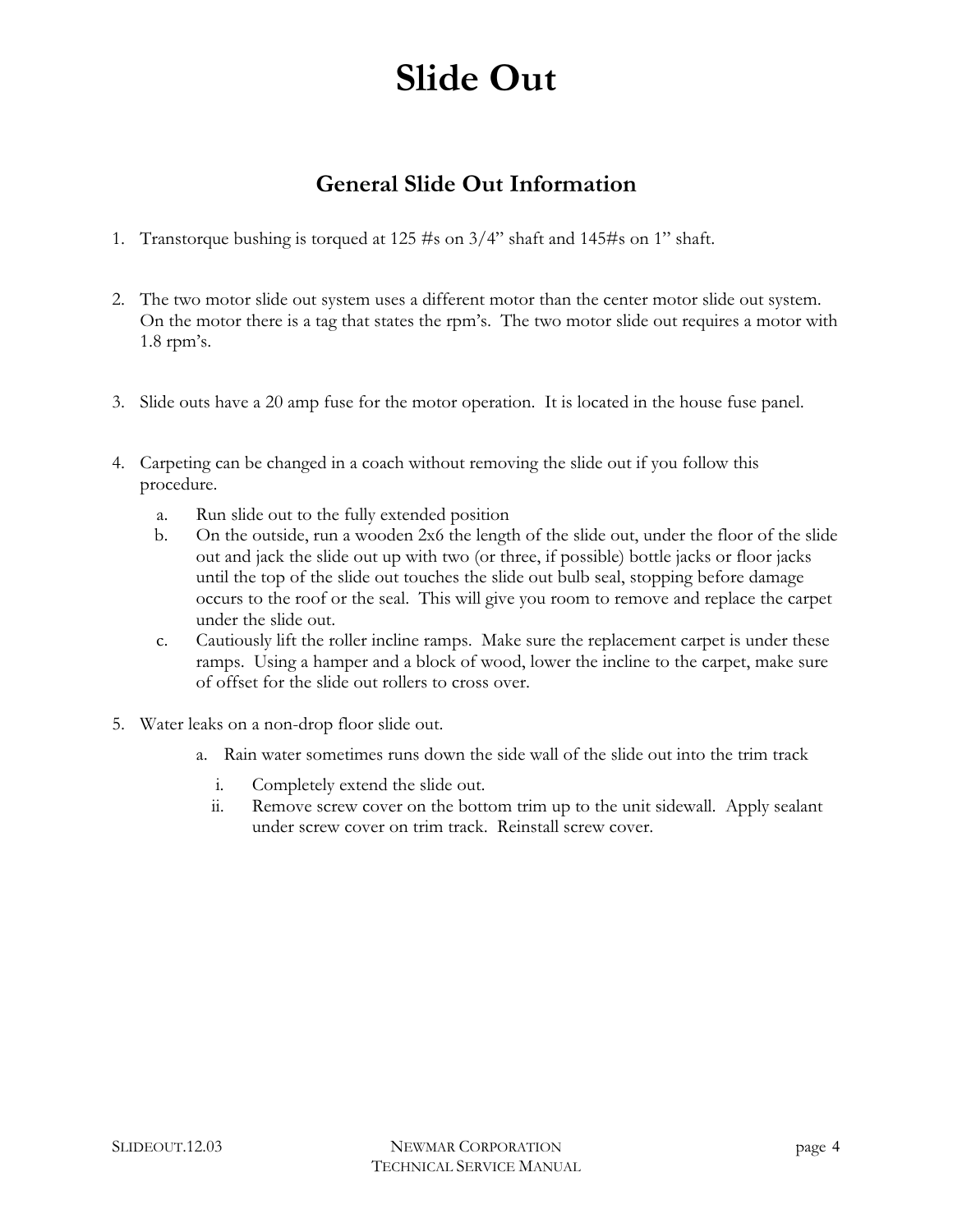# Incorrect

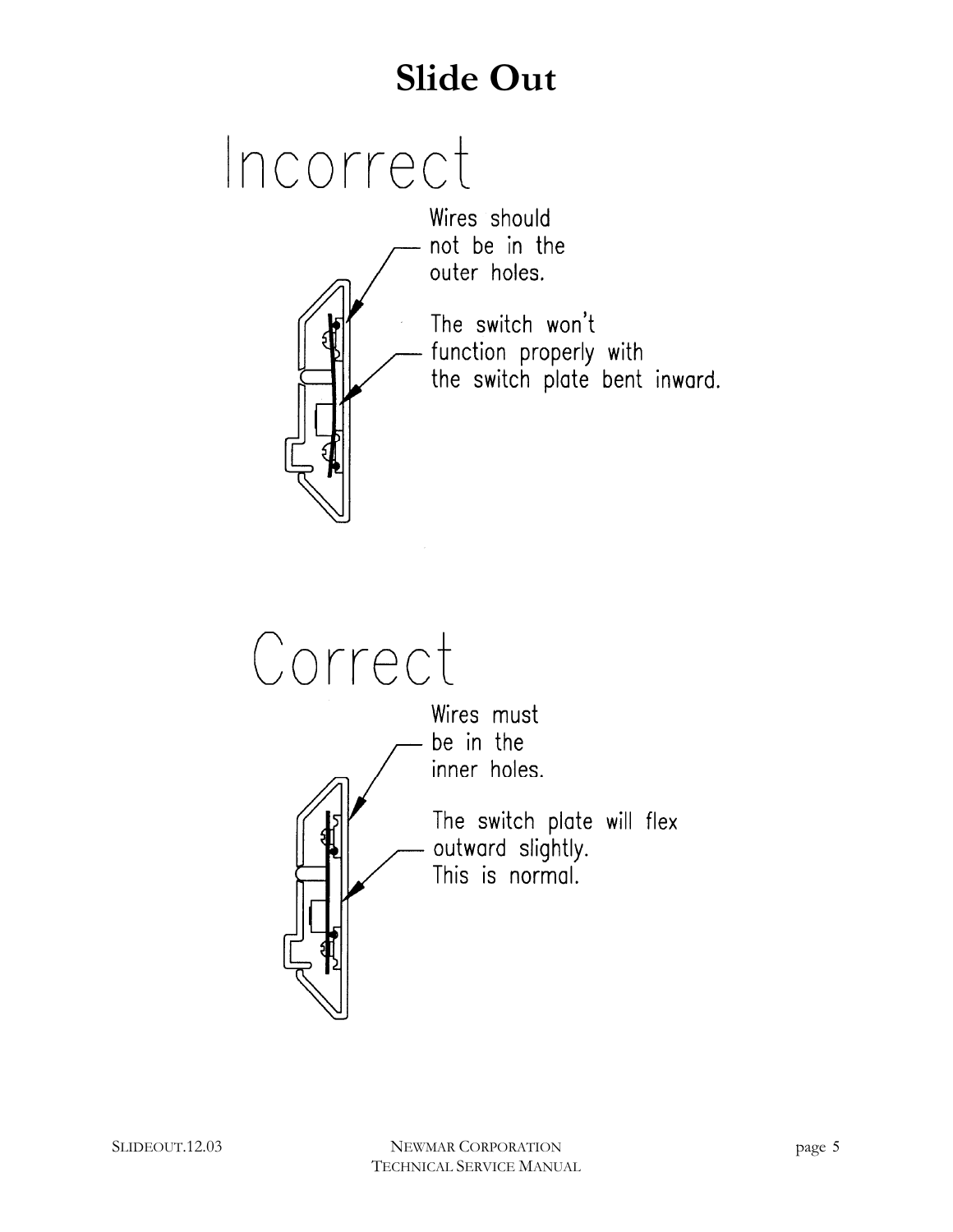

**SLIDE OUT MECHANISM**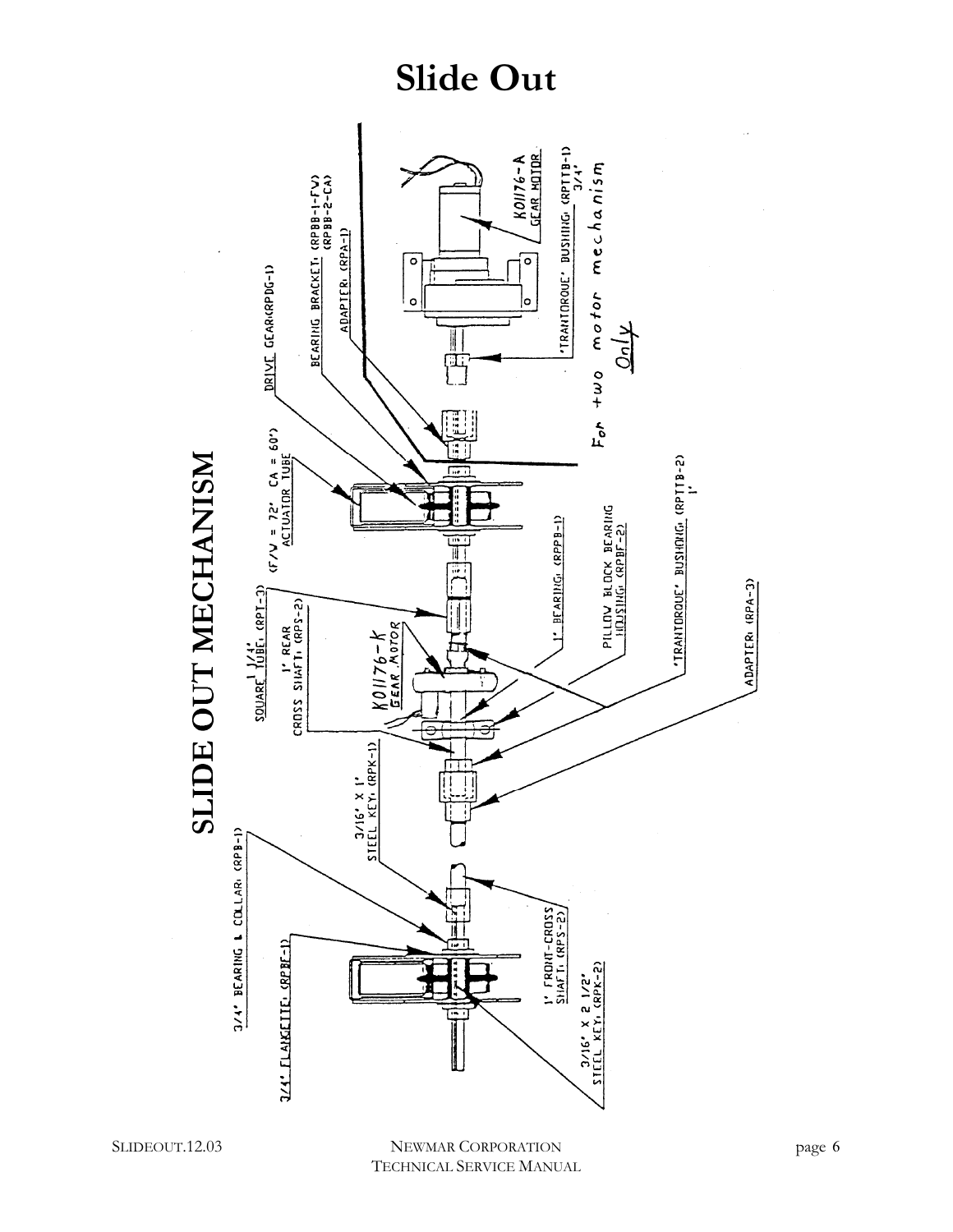### **Slide Out Control Module Replacement Procedure**



CURRENT SLIDE OUT CONTROL BOX

The following steps are for replacing the old style control module labeled "Slide Out Room Controller-Low Current" with the Model 310, Part #25481 controller.

- 1. Connect the white ground wire to the MPX white ground wire.
- 2. Connect the green 12v power to the green and yellow 12v control.
- 3. If installing the control module on a towable unit, the pink ignition wire will not be used.

Note: The older 'Barker' controller can not be replaced with the rack and pinion controller. You will need a 'Barker' controller.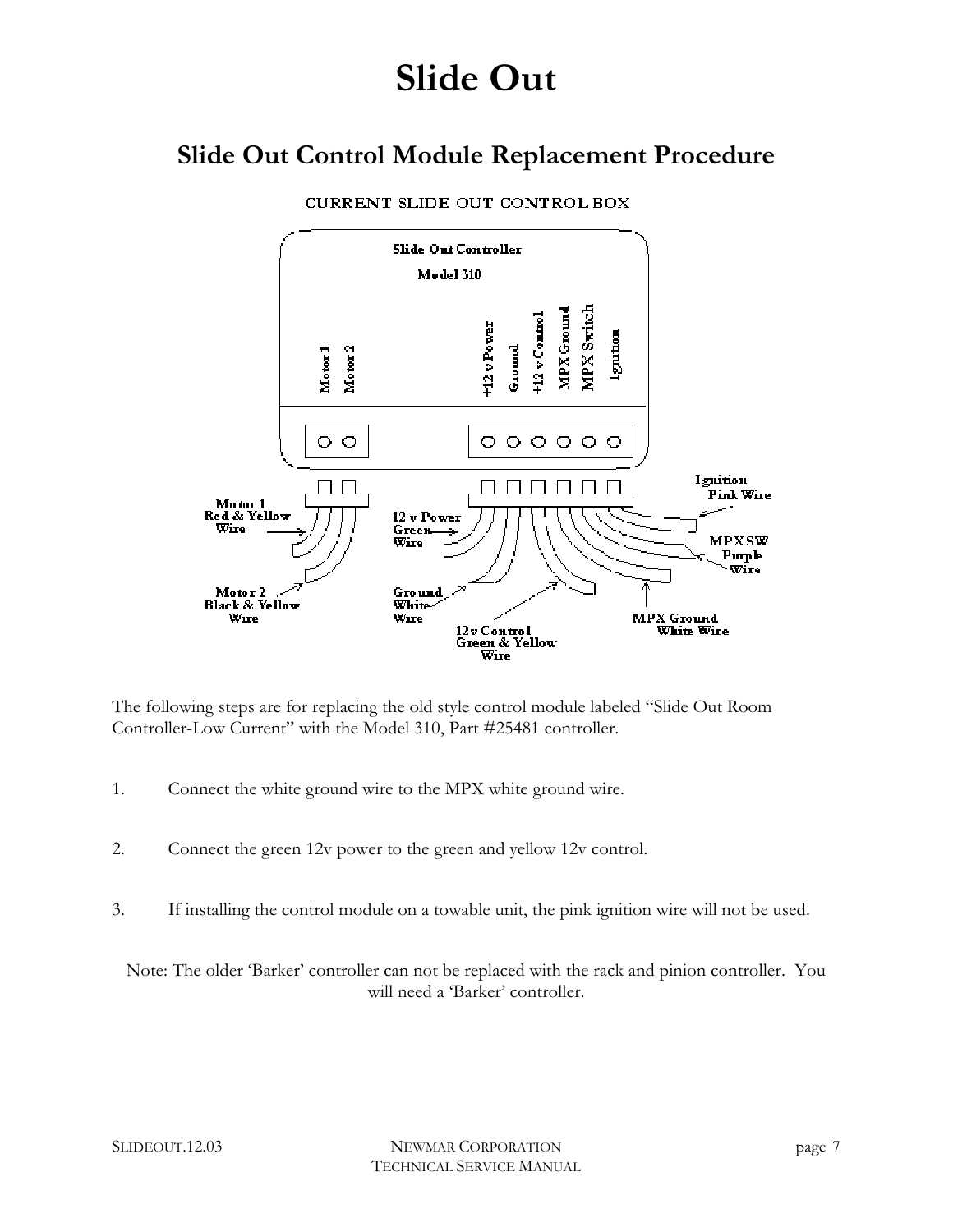### **Slide Out Motor Gear Replacement**



- 1. Remove the eight torx bolts from the large gear housing faceplate. Remove the faceplate. When removing the faceplate, make note of the location of all of the spacer washers on the gear shafts to be reused when assembling.
- 2. Clean all of the grease and metal shavings off the gears and gear housing.
- 3. Remove the six torx bolts fastening the large gear housing to the small gear housing. Remove the large gear housing, again, noting the location of all spacer washers on the gear shafts.
- 4. Remove all gears, cleaning grease off the gears and the housing.
- 5. Replace the original gears with the replacement gear provided with the gear replacement kit. Apply bearing grease liberally to all gears.
- 6. Before attaching the small gear housing to the large gear housing, check that all spacer washers are in the proper place. Use the replacement gasket between the gear housings. Use Loc-Tite when installing the torx bolts.
- 7. Install all of the spacer washers as before with the new gear from the replacement gear kit in the large gear housing. Apply grease liberally to the gears. Install the large gear housing faceplate with the new gasket included in the kit. Again, use Loc-Tite on all torx bolts.
- 8. The A  $(1.8)$  motor requires the A, Part # 01252, replacement gear. The B  $(2.0)$  motor requires the B, Part  $\#$  01251, replacement gear.
- 9. All C motors are replaced with a B motor.

Note: An A and B motor cannot be used on the same slide out.